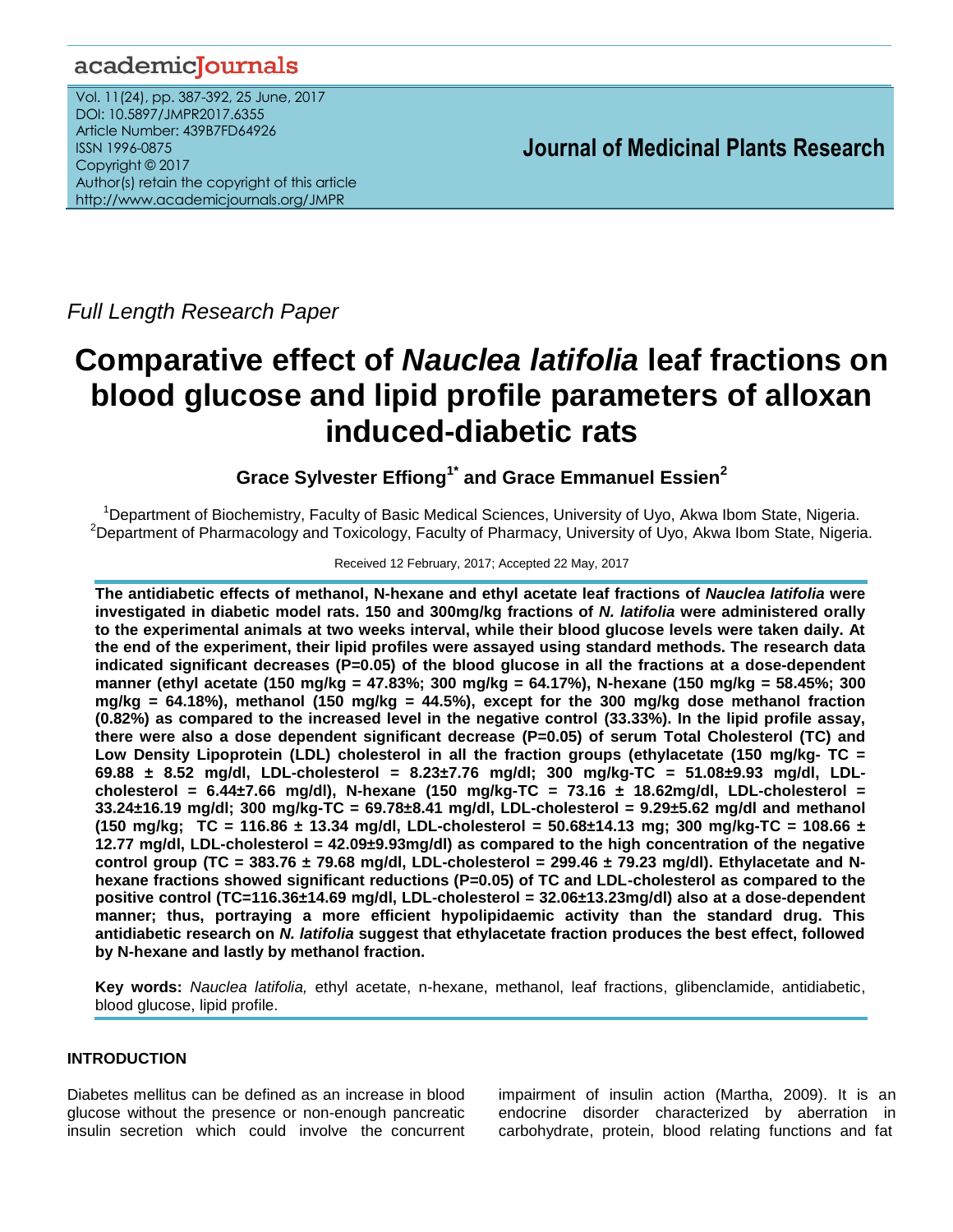metabolism as a result of complete or relative insufficiency of insulin secretion and action (American Diabetes, 2006; Canadian Diabetes Associates, 2008).

Herbal medicine entails the usage of herbs and plant parts (roots, stems, barks, or even fruits) in enhancing an improved health (Bussmann and Sharon, 2006). The recommendation by WHO on diabetes mellitus has shown the importance of research on hypoglycemic agents from medicinal plants. The photochemistry and their pharmacological values shows that about 800 plants could be applied for the treatment of diabetes traditionally throughout the world (Kavishankar et al., 2011).

*Nauclea latifolia* Smith, (Rubiaceae) is known commonly as Pin cushion tree and a strangling shrub that is native to tropical Africa and Asia. *N. latifolia* is largely used in the traditional folklore (Akpanabiatu et al., 2005). The pharmacological usage of *N. latfolia* leaves reported include hypoglycemic, hypolipidemic and hypocholesterolemic property (Gidado et al., 2008; Asanga et al., 2013), antihypertensive property (Nworgu et al., 2008).

Blood sugar level could be measured using a glucose meter either in mg/dl or mmol/L of blood. The normal value of glucose level for an average person is 4.5 to 7.0 mmol/L (81 to 126 mg/dl) (Briscoe, 2006). Values greater than 13 to 15 mmol/L (230 to 270 mg/dl) are considered high; usually referred to as hyperglycaemic needs to be closely monitored to return to normalcy. The patient required an urgent medical attention if after 2-3 tests blood sugar levels continue to rise. Values of 3.8 mmol/L (< 70 mg/dl) are referred to as a hypoglycaemic attack (low blood sugar).

The main lipid found in the blood, bile, and brain tissues is cholesterol and it is one of the most important steroids which is a precursor of many steroid hormones of the body (Siedel et al., 1981). Esterified cholesterol is present in two thirds of the blood. The metabolized cholesterol in the liver is transported by lipoproteins in the blood stream (Flegg et al., 1973). The reported abnormal lipid disorders in diabetics are hyperlipidemia, atherosclerosis, etc. (Friedewald et al., 1972; Nelson et al., 2008). The important diagnostic of serum lipids include very low density lipoprotein, triacylglycerol, high density lipoprotein, total cholesterol etc.; thus, one of the reasons for premature atherosclerosis in persons with diabetes mellitus is an abnormal lipid metabolism (Khanna et al., 1996).

The medical community is still facing the challenge of managing diabetes without any side effect. Presently there are several drugs available to treat diabetes mellitus which include thiazolidinediones, biguanides and sulphonylurea (De-Fronzo et al. 1997). These drugs usage are restricted by their secondary failure rates,

pharmacokinetic properties and accompanying side effects (Donath et al., 2006). Hence, there is an essential need for the search for a new class of compounds to overcome diabetes problems; ultimately it leads to a continuous search for an alternative medicine (Hansotia et al. 2005). *N. latifolia* for example may provide the useful dietary adjunct to existing therapies or as source for the development of pharmaceutical entities (Pepato et al., 2005). This research will reveal the efficacy of the fractions of *N. latifolia* on the lipid profile and blood sugar of diabetic rats and also establish the fraction with the highest hypoglycaemic and hypolipidemic property.

# **MATERIALS AND METHODS**

### **Plant material's collection and identification**

The fresh leaves of *N. latifolia* were collected at the Pharmacy farm, University of Uyo, Akwa Ibom state, Nigeria, in February, 2016. The identification and authentication of the plant were made by Dr. (Mrs.) Eshiet a Botanist in the Faculty of Pharmacy, University of Uyo, Nigeria. The voucher number deposited at the herbarium was 679. Dust particles and debris were removed from the leaves by rinsing them severally with clean tap water and then allowed to drain completely. Then, the leaves were cut, chopped into pieces, air-dried and extracted.

# **Plant extract's preparation**

The preparation of the ethanol extract was done using the wet method of extraction: A kilogramme of the fresh leaves was cut and chopped into pieces on a chopping board using a knife and an electric blender was used to blend it in 1.5 L of 96% ethanol. It was transferred into an amber colored bottle and kept cool at 4°C in a dark compartment for 72 h. Thereafter, it was filtered with a cheese material and then Whatman No 1 filter paper was used to obtain a homogenous filtrate. A rotary evaporator was used at 37- 40°C to concentrate *in vacuo* this filtrate to about one tenth the original volume. The concentrates were dried in a water bath at 40°C, while in an open container to yield 78.95 g of brown oily substances of *N. latifolia*. A dessicator filled with self-indicating silica gel was used to completely dry it and then refrigerated at 2-8°C until needed. The residue was spread out on a clean white cardboard paper and allowed to air-dry until ethanol was completely removed.

### **Preparation of the fractions**

Fractionation was done using the gradient method. Air-dried crude extract residue (500 g) of the *N. latifolia* were macerated using 2.5 L of N-hexane in a 5 L capacity glass ware. It was made air-tight, intermittently shaken while standing for 72 h. Whatman No.1 filter paper was used to filter the mixture and concentrated *in vacuo* using a rotary evaporator at 37-40°C to give one tenth the original volume. The water bath at 40°C was used to dry the concentrate which was left open to yield 8.3 g of an oily brown N-hexane leaf fraction of *N. latifolia*.

The residue was air-dried to completely remove n-hexane and then macerated in 2.5L of ethyl acetate for 72 h with occasional agitation. The filtrate of the filtered marc was concentrated *in vacuo* with a rotary evaporator at 37-40°C also to one tenth its original volume. The water bath at 40°C was used to dry the concentrates while open; yielding 7.95g ethylacetate leaf fraction of *N. latifolia*. The residue obtained was

\*Corresponding author. E-mail: graceffiong2007@yahoo.com. Tel: 2348063222797.

Author(s) agree that this article remain permanently open access under the terms of the Creative Commons Attribution License 4.0 [International](http://creativecommons.org/licenses/by/4.0/deed.en_US) License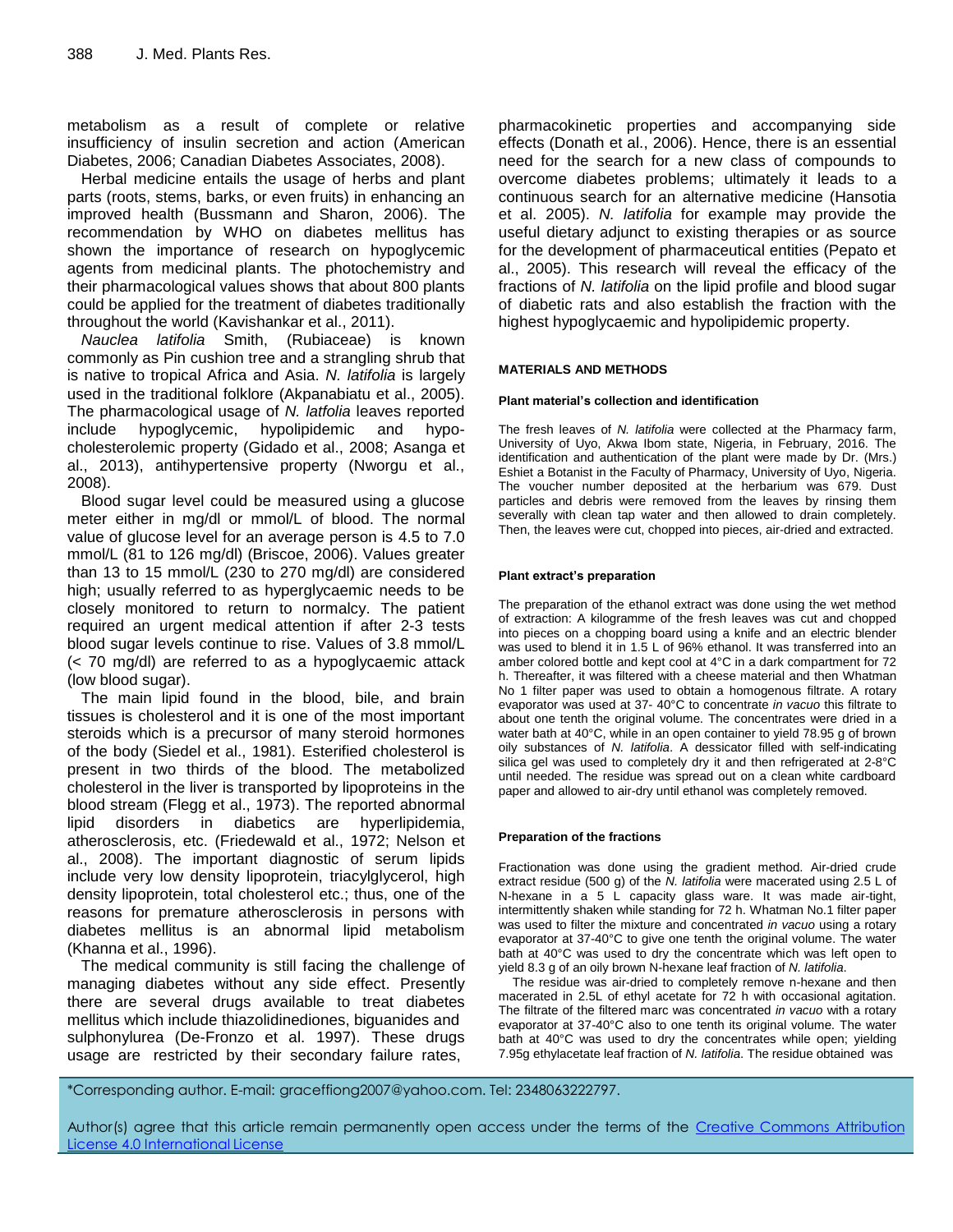left to air dry, after which it was macerated in 2.5 L methanol in a glass ware capacity of 5 L, made air-tight, intermittently shaken and left standing for 72 h. The rotary evaporator at 37-40°C was used to concentrate *in vacuo* the filtered mixture to about one tenth its original volume. Finally, the water bath at 40°C was used to dry the concentrates while allowing open yielding 44.35 g methanol leaf fraction of *N*. *latifolia*.

The desicator filled with a self-indicating silica gel was used to completely dry the different concentrated fractions of the plant. They were transferred into a beaker, corked using aluminum foil and then kept at 2-8°C in a refrigerator until they are required for usage.

#### **Experimental animals**

Sixty six Albino Wistar rats; two-three weeks of age, weighing (140- 150g) were purchased from the Department of Biochemistry, University of Calabar, Nigeria. The animals were kept inside a stainless steel wire cages, in well-ventilated Faculty of Pharmacy animal house, University of Uyo, Nigeria strictly under a standard environmental and adequate nutritional conditions (12 h light : 12 h dark cycle; 25 to 30°C; 35-60% humidity) throughout the period of experiment. Feeding with commercial feed and drinking water of the animals were done *ad libitum*. The animals were left to acclimatize for fourteen days before commencement of the study. The ethical guide for care and use of laboratory animals of the University of Uyo, Nigeria were strictly adhered to throughout the experiments.

#### **Diabetes induction**

Sixty overnight fasted rats were injected intraperitoneally with 150 mg /kg alloxan (Sigma, St. Louis, Mo, USA) for diabetes induction. Hypoglycemia was prevented in the induced animals by placing them on a 10% glucose solution in the next 24 h of induction (Jarald et al., 2008). Hyperglycemia were recorded for 48 rats with fasting blood glucose (FBG) > 200 mg/dl) on the fourth day of diabetes induction and thus inculcated into the diabetic group of the study.

#### **Experimental design**

Eight groups of diabetic animals and a group of normal non-diabetic animals were used as shown in Table 1. The fractions were orally administered twice daily for 14 days, while glibenclamide (a reference drug) was administered once daily, and also orally. Blood glucose of individual rat was monitored at every 24 h interval. After the end of 14-days treatment, the rats were fasted overnight and anaesthetized in the morning with chloroform. Blood was collected through cardiac puncture and kept for 2 hours to clot. The whole blood was centrifuged at 6000 rpm for 20 min to separate out the serum. Lipid profile assay was done using the sera.

#### **Biochemical analysis**

The level of blood glucose (BGL) was obtained using Accucheck ActiveTM on strips of glucose in Accu-check ActiveTM test meter with the blood obtained via the tail vein of fasted rats. Enzyme method of Asanga et al. ( 2013) was used to assay the level of total cholesterol (TC), Heber et al. (2013) enzymatic colorimetric method was used to determine the triglyceride (TG), while the phosphotungstate method of Tripathi et al. (2012) was applied in the assay of high density lipoprotein (HDL-C); all kits were of Agappe laboratory. Very low density lipoprotein concentration (VLDL-C) and low density lipoprotein concentration (LDL-C) were extrapolated using the values obtained for TC, TG and HDL; thus,

VLDL-C =  $TG/5$ , while LDL-C =  $TC$  - (HDL-C + VLDL-C) (Friedewald et al., 1972).

#### **Analysis of data**

Data are reported as mean  $\pm$  standard error of mean (S.E.M). Oneway analysis of variance (ANOVA) and the Duncan's post hoc test were used in analyzing the results. Statistically, significant was considered at  $P = 0.05$ .

# **RESULTS AND DISCUSSION**

#### **Treatment effect on concentrations of blood glucose**

Significant differences (P=0.05) were observed in the concentrations of blood glucose in the negative control (394.66±84.47mg/dl) in comparison with that of the positive control (49.33±16.2 mg/dl) and normal control (84.00±3.98 mg/dl). All the plant fractions indicated a significant difference (P=0.05) in levels of blood glucose (150 mg/kg N-hexane =150.50±31.44 mg/dl, 300 mg/kg N-hexane =134.25 $\pm$ 28.62 mg/dl, 150 mg/kg ethyl acetate  $=163.75\pm93.65$  mg/dl, 300 mg/kg ethyl acetate = 368.67±79.82 mg/dl, 150 mg/kg of methanol =116.75 ± 4.92 mg/dl, 300 mg/kg of methanol  $138.00 \pm 14.01$  mg/dl) when compared with all the controls as shown in Table 2.

## **Treatment effects on lipid profile**

All the lipid profiles had a significant differences (P=0.05) in the negative control (TG=122.79±21.65 mg/dl, TC=383.76±79.68 mg/dl, HDL-C=41.72±0.61 mg/dl, VLDL-C=42.58±10.35 mg/dl, LDL-C=299.46±79.23 mg/dl) when compared with the positive (TG=89.24±14.30 mg/dl, TC=116.36±14.69 mg/dl, HDL-C=66.45±0.21 mg/dl, VLDL-C=17.85±2.86 mg/dl, LDL-C=32.06±13.23 mg/dl) and normal controls (TG=181.43±7.17 mg/dl, TC=97.97±12.78 mg/dl, HDL-C=35.09±5.93 mg/dl, VLDL-C=36.51±1.49 mg/dl, LDL-C=24.64±12.70 mg/dl), respectively. Also, all the fractions: 150 mg/kg-ethyl acetate (TC=69.88±8.52 mg/dl, LDL-C=8.23±7.76 mg/dl), 300 mg/kg ethyl acetate (TC=51.08±9.93 mg/dl, LDL- $C=6.44\pm7.66$  mg/dl), 150 mg/kg N-hexane (TC=69.88±8.52 mg/dl, LDL-C=8.23±7.76 mg/dl), 300 mg/kgN-hexane (TC=51.08±9.93mg/dl, LDL-C=6.44±7.66mg/dl) 150 mg/kg-methanol (TC=116.86±13.34 mg/dl, LDL-C=50.68±14.13 mg/dl), and 300 mg/kg-Methanol (TC=108.66±12.77 mg/dl, 42.09±79.93 mg/dl) had a significant differences (P=0.05) on LDL-C and TC in comparison with the controls. except the 150 mg/dl methanol TC which was similar to the positive control. For VLDL-C, the fractions: 150 mg/kgethyl acetate=34.94±1.84 mg/dl), 300 mg/kg ethyl acetate  $(=22.24 \pm 2.77 \text{ mg/d})$ , 150 mg/kg-methanol  $=35.13 \pm 2.78$ mg/dl), and 300 mg/kg-methanol= $33.76\pm3.17$  mg/dl) indicated a significant differences (P=0.05) when compared with the positive and negative controls, while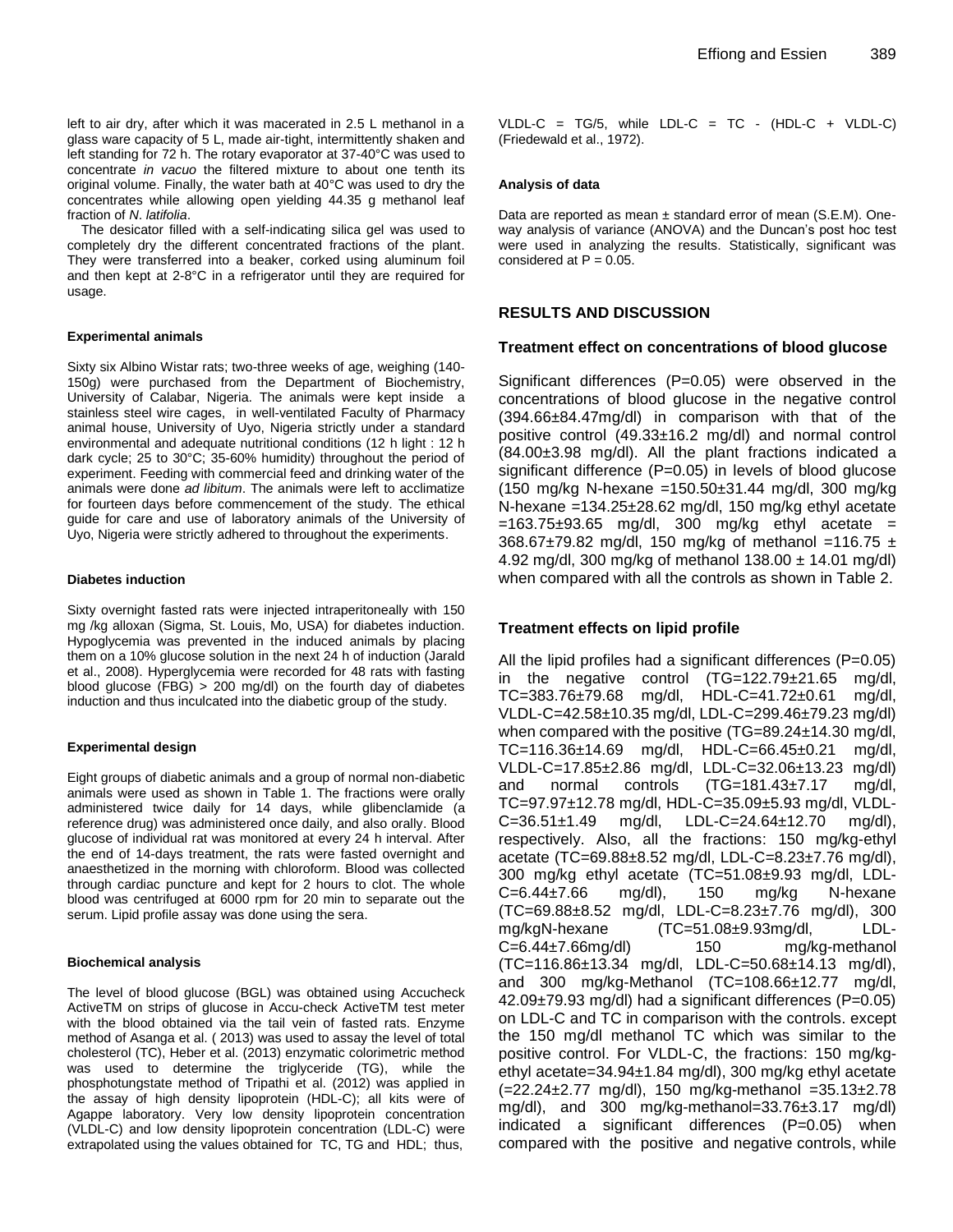| Group                   | <b>Quantity of rats</b> | <b>Pre-treatment</b>                   | Treatment                        |
|-------------------------|-------------------------|----------------------------------------|----------------------------------|
| $1 = Normal control$    | 6                       | Non-alloxan treated rats (normal rats) | Distilled water                  |
| $2$ = Negative control  | 6                       | Alloxan treated                        | Distilled water                  |
| $3$ = Positive control  | 6                       | Alloxan treated                        | 5 mg/kg glibenclamide            |
| 4=N-hexane fraction     | 6                       | Alloxan treated                        | 150 mg/kg N-hexane fraction      |
| 5=N-hexane fraction     | 6                       | Alloxan treated                        | 300 mg/kg N-hexane fraction      |
| 6=Ethylacetate fraction | 6                       | Alloxan treated                        | 150 mg/kg Ethyl acetate fraction |
| 7=Ethylacetate fraction | 6                       | Alloxan treated                        | 300 mg/kg ethyl acetate fraction |
| 8=Methanol fraction     | 6                       | Alloxan treated                        | 150 mg/kg methanol fraction      |
| 9=Methanol fraction     | 6                       | Alloxan treated                        | 300 mg/kg methanol fraction      |

**Table 1.** The designed experimental study.

**Table 2.** Treatment effect of blood glucose concentration.

|     |                       |                                  | <b>Blood glucose concentrations</b> |                                 |                          |  |
|-----|-----------------------|----------------------------------|-------------------------------------|---------------------------------|--------------------------|--|
| S/N | Group                 | Treatment                        | <b>Starting value</b><br>(mg/dl)    | <b>Ending value</b><br>(mg/dl)  | Percentage<br>change (%) |  |
|     | Normal control        | Distilled water                  | 132.50+7.59                         | $84.00 + 3.98^{*b}$             | $36.60^{*,b}$            |  |
| 2   | Negative control      | Distilled water                  | 296.00+16.62                        | a.b<br>394.66+84.47             | $33.33^{a,b}$            |  |
| 3   | Positive control      | 5 mg/kg Gliberclamide            | 589.00+10.02                        | 49.33 $\pm$ 16.2*, <sup>a</sup> | $91.62^{*,a}$            |  |
| 4   | N-hexane fraction     | 150 mg/kg N-hexane fraction      | 288.50+18.37                        | 150.50+31.44*,a,b               | $47.83^{*,a,b}$          |  |
| 5   | N-hexane fraction     | 300 mg/kg N-hexane fraction      | 374.75+14.27                        | 138.00±14.01*,a,b               | $64.17^{*,a,b}$          |  |
| 6   | Ethylacetate fraction | 150 mg/kg ethyl acetate fraction | 310.75+20.45                        | 163.75+93.65*,a,b               | $44.5^{*,a,b}$           |  |
|     | Ethylacetate fraction | 300 mg/kg ethyl acetate fraction | 365.66+20.35                        | 134.25+28.62*,a,b               | $0.82^{*,a,b}$           |  |
| 8   | Methanol fraction     | 150 mg/kg of methanol fraction   | 281.00 ±16.09                       | $116.75 \pm 4.92^{*,a,b}$       | 58.45*,a,b               |  |
| 9   | Methanol fraction     | 300 mg/kg of methanol fraction   | 385.25 ±19.72                       | 368.67±79.82*. <sup>a,b</sup>   | $64.18^{*,a,b}$          |  |

Data were expressed as mean  $\pm$  SEM, n = 6. \*P = 0.05: compared with Negative Control;  ${}^{3}P$  = 0.05: compared with normal control;  ${}^{b}P$  = 0.05: compared with positive control, that is, Glibenclamide.

they were similar to that of the normal control. There was a significant difference (P=0.05) in the positive control in the levels of HDL in comparison with the normal and negative controls (Table 3).

# **DISCUSSION**

Induction of diabetes with alloxan presented significantly raised blood glucose by 3-5 times its normal values in non-diabetic rats. Research carried out by Kahn et al. (2005) and Henry et al. (2005) on the fractions of *Ocimum sanctum* and *N. latifolia,* respectively in diabetic and non-diabetic rats produced similar result as seen in this work. Contrary, the 14-day treatment with 150 mg/kg N-hexane, 300 mg/kg N-hexane, 150 mg/kg ethyl acetate, 300 mg/kg ethyl acetate, 150 mg/kg methanol fractions and glibenclamide presented significant decrease (P=0.05) in blood glucose of diabetic animals by 58.45%, 64.18%, 47.83%, 64.17%, 44.50% and 91.62% of their initial values, respectively as shown on Table 2. Some researchers (Asanga et al., 2013; Effiong

and Essien, 2014) also gave similar report on the ability of fractions of *N. latifolia* in reducing blood glucose concentrations. Research carried out by Kahn et al. (2005) on the fractions of *O. sanctum* on normal and diabetic rats also produced similar result as in this research.

The hypoglycemic effects of ethyl acetate and Nhexane fractions decreases with dose increase as their 300 mg/kg dose gave a greater decrease as compared to their 150 mg/kg dose. On the other hand, the blood glucose concentration was significantly increased (P=0.05) when treated with 300 mg/kg-methanol fraction as it gave a 0.82% decrease from the initial value in comparison with the negative control group. Animals of the negative control group were still hyperglycemic (368±79.82 mg/dl). They may have developed diabetic ketoacidosis, a diabetic emergency, which is usually characterized by extreme hyperglycemia. This occurs due to the absence of insulin, possibly caused by severe pancreatic beta cell damage by the alloxan.

The significant hypoglycemic activity of N-hexane, ethyl acetate and methanol (150 mg/kg) fractions could be an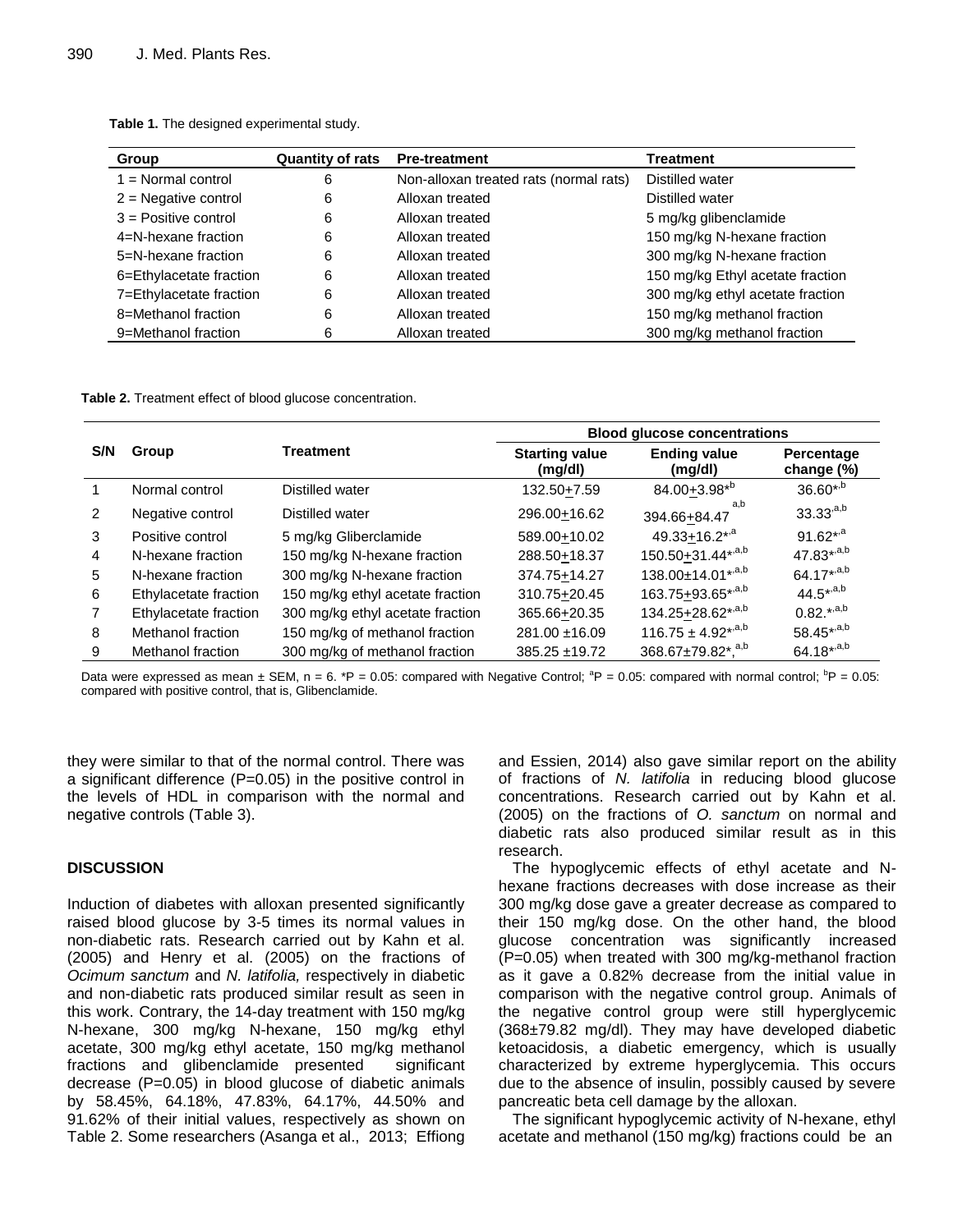**Table 3.** Treatment effect of lipid profile.

|     | Group                   | Treatment                       | Lipid profile (mg/dl)           |                             |                               |                                  |                                  |
|-----|-------------------------|---------------------------------|---------------------------------|-----------------------------|-------------------------------|----------------------------------|----------------------------------|
| S/N |                         |                                 | TG                              | ТC                          | <b>HDL-C</b>                  | <b>VLDL-C</b>                    | <b>LDL-C</b>                     |
|     | Normal control          | Distilled water                 | $181.43 \pm 7.17^{*,b}$         | 97.97±12.78*                | $35.09 \pm 5.93$              | $36.51 \pm 1.49^b$               | 24.64±12.70*                     |
|     | <b>Negative Control</b> | Distilled water                 | $122.79 \pm 21.65^a$            | 383.76±79.68 <sup>a,b</sup> | $17.87 \pm 3.35^{a,b}$        | 42.58±10.35 <sup>a,b</sup>       | 299.46±79.23 <sup>a,b</sup>      |
| 3   | Positive Control        | 5mg/kg Gliberclamide            | $89.24 \pm 14.30^a$             | 116.36±14.69*               | $66.45 \pm 0.21 \pm ^{a}$     | $17.85 \pm 2.85$ *, <sup>a</sup> | 32.06±13.23*                     |
| 4   | N-hexane fraction       | 150mg/kg N-hexane fraction      | $174.73 \pm 9.19^{*,b}$         | 69.88±8.52*                 | $26.70 \pm 1.17^{*,b}$        | $34.94 \pm 1.84^b$               | $8.23 \pm 7.76^{*,a,b}$          |
| 5   | N-hexane fraction       | 300mg/kg N-hexane fraction      | $111.17 \pm 13.87$ <sup>a</sup> | 51.08±9.93*                 | $22.41 \pm 3.75^{*,a,b}$      | $22.24 \pm 2.77$ <sup>*,a</sup>  | $6.44 \pm 7.66^{*,a,b}$          |
| 6   | Ethylacetate fraction   | 150mg/kg Ethyl acetate fraction | $175.62 \pm 13.91^{*,b}$        | 116.86±13.34*               | $31.06 \pm 2.67$ <sup>b</sup> | $35.13 \pm 2.78$ <sup>b</sup>    | $50.68 \pm 14.13$ <sup>*,a</sup> |
|     | Ethylacetate fraction   | 300mg/kg Ethyl acetate fraction | $166.91 \pm 15.44^{*b}$         | 108.66±12.77*               | $32.78 \pm 5.24^{\circ}$      | $33.76 \pm 3.17^{*,b}$           | 42.09±9.93*                      |
| 8   | Methanol fraction       | 150mg/kg of Methanol fraction   | 110.36±3.47                     | 73.16±18.62*,b              | $41.72 \pm 0.61^{*a,b}$       | $22.04 \pm 0.6^*$                | $33.24 \pm 16.19^*$              |
| 9   | Methanol fraction       | 300mg/kg of Methanol fraction   | 148.59±6.53*                    | 69.78±8.41*,b               | $33.08 \pm 6.80^{\circ}$      | 29.21±1.00*                      | $9.29 \pm 5.62^{*,b}$            |

Data were expressed as mean + SEM, n = 6. \*P = 0.05: compared with negative control;  ${}^{8}P = 0.05$ : compared with normal control;  ${}^{8}P = 0.05$ : compared with positive control, that is, Glibenclamide. TC = total cholesterol, TG = Triacylglyceride, HDL-C = high density lipoprotein-cholesterol, VLDL-C = very low density lipoprotein cholesterol, LDL-C = low density lipoprotein cholesterol.

effect of flavonoids, triterpenes and saponins present in *N. latifolia* leaf (Gidado et al., 2008; Asanga et al., 2013). The plant extracts may also contain some biomolecules that could sensitize the insulin receptor to insulin or stimulate the islets of Langerhans beta cells to release insulin; thereby, enhancing the carbohydrate metabolizing enzymes to re-establish an improved blood glucose level (Umar et al., 2010; Asanga et al., 2013).

Increased levels of VLDL, LDL-C, TG and TC are seen in the negative control rats accompanied by insulin resistance, heart disease, diabetes mellitus because the peripheral fat deposits mobilized more fatty acids from it (Bopanna et al., 1997; Nelson et al. 2008); these were decreased after treatment with *N. latifolia* fractions which could be their ability to arrest some diabetes mellitus symptoms related to lipid and its suggestion for the disease management. However, there were significant reductions ( $P =$ 0.05) of LDL-C concentrations in most fractions and glibenclamide in comparison with the negative control, and which is similar to an earlier report by Nikkila (1984) and Asanga et al. (2013). LDL-C concentration in the blood has positive correlation with incidence of cardiovascular diseases. Also, there were significant reduction (P  $= 0.05$ ) in the concentrations of VLDL-C in the glibenclamide treated group, 300 mg/kg of ethyl acetate fraction compared with the normal and negative controls. Similar result were earlier reported by Dhandapani et al. (2002) and Akah et al. (2009).

Flavonoids, phenols, saponins and sterols which are present in *N. latifolia* have been reported by Katsumata et al. (1999) to be accompanied with hypocholesterolemia and hypolipidemia. This suggest the reason for the obtained result in Nhexane and ethylacetate particularly, the 300 mg/kg ethyl acetate fraction which had the greatest effect in TG, TC, VLDL-C and LDL-C concentrations in comparison with the negative control as seen in Table 3. Furthermore, an

improved result was noted in all the fractions as compared to the glibenclamide treated group which is a reference drug for diabetes in lowering total cholesterol and LDL-C, as N-hexane showed a significant difference, while the difference in ethylacetate was not significant ( $P \neq 0.05$ ).

## **Conclusion**

Decreased total cholesterol, low density lipoprotein-cholesterol and fasting blood glucose concentrations with improved level of high density lipoprotein by the fractions indicates that, the fractions have hypoglycaemic and hypolipidemic activity. These effects observed in the fractions were dose dependent as the higher doses produced a more significant effect as seen in Tables 2 and 3. From the study, ethyl acetate fraction may be the best agent in arresting hyperglycemia and hyperlipidemia arising from diabetes mellitus followed by N-hexane and then